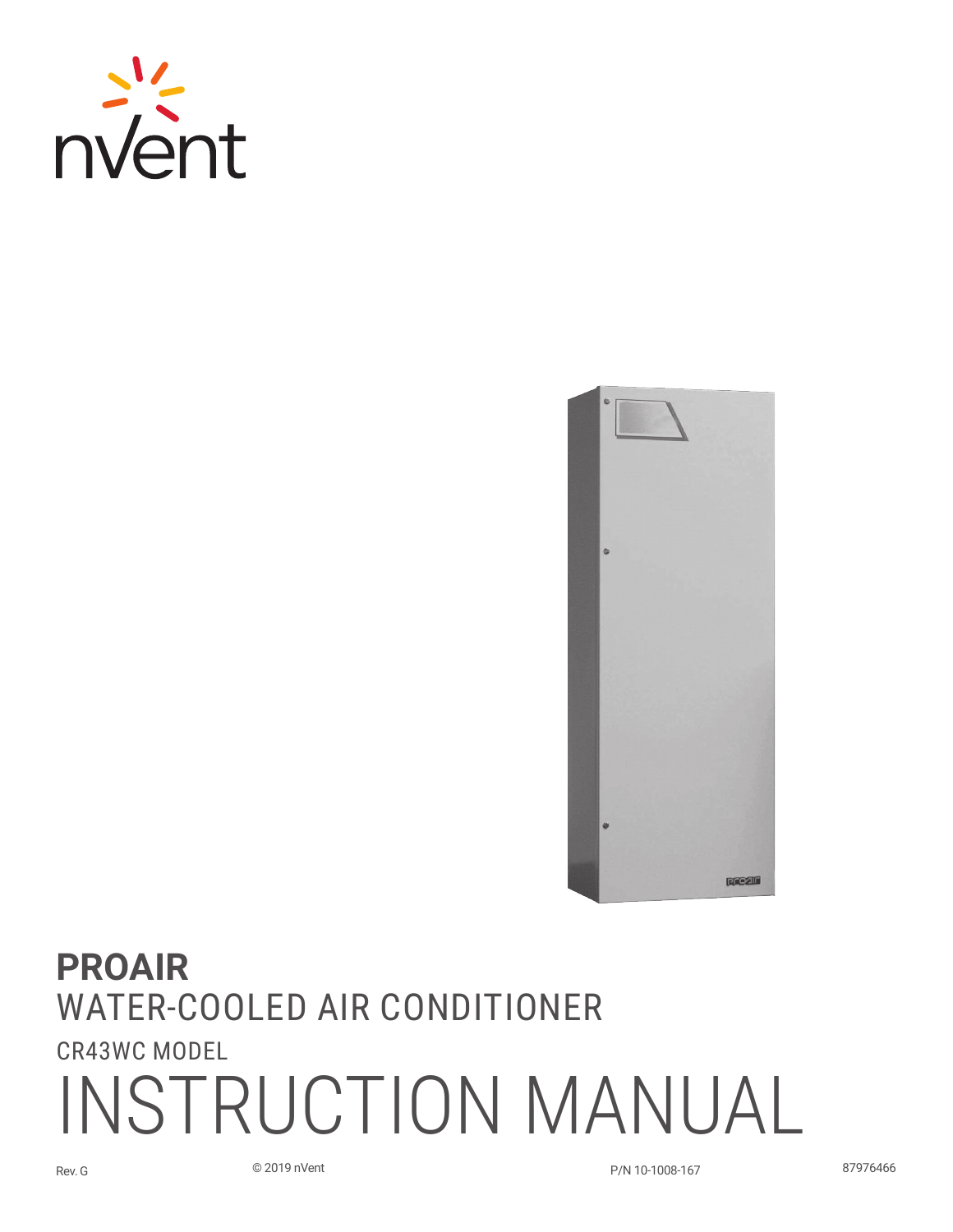## **TABLE OF CONTENTS**

| Components List |  |
|-----------------|--|
|                 |  |
|                 |  |
|                 |  |
|                 |  |
|                 |  |
|                 |  |
|                 |  |
|                 |  |
|                 |  |
|                 |  |
|                 |  |
|                 |  |
|                 |  |

NOTE: Some of the information in this manual may not apply if a special unit was ordered. If additional drawings for a special unit are necessary, they have been inserted. Contact Pentair Equipment Protection if further in

## **WARRANTY AND RETURN POLICY**

https://hoffman.nvent.com/en/hoffman/warranty-information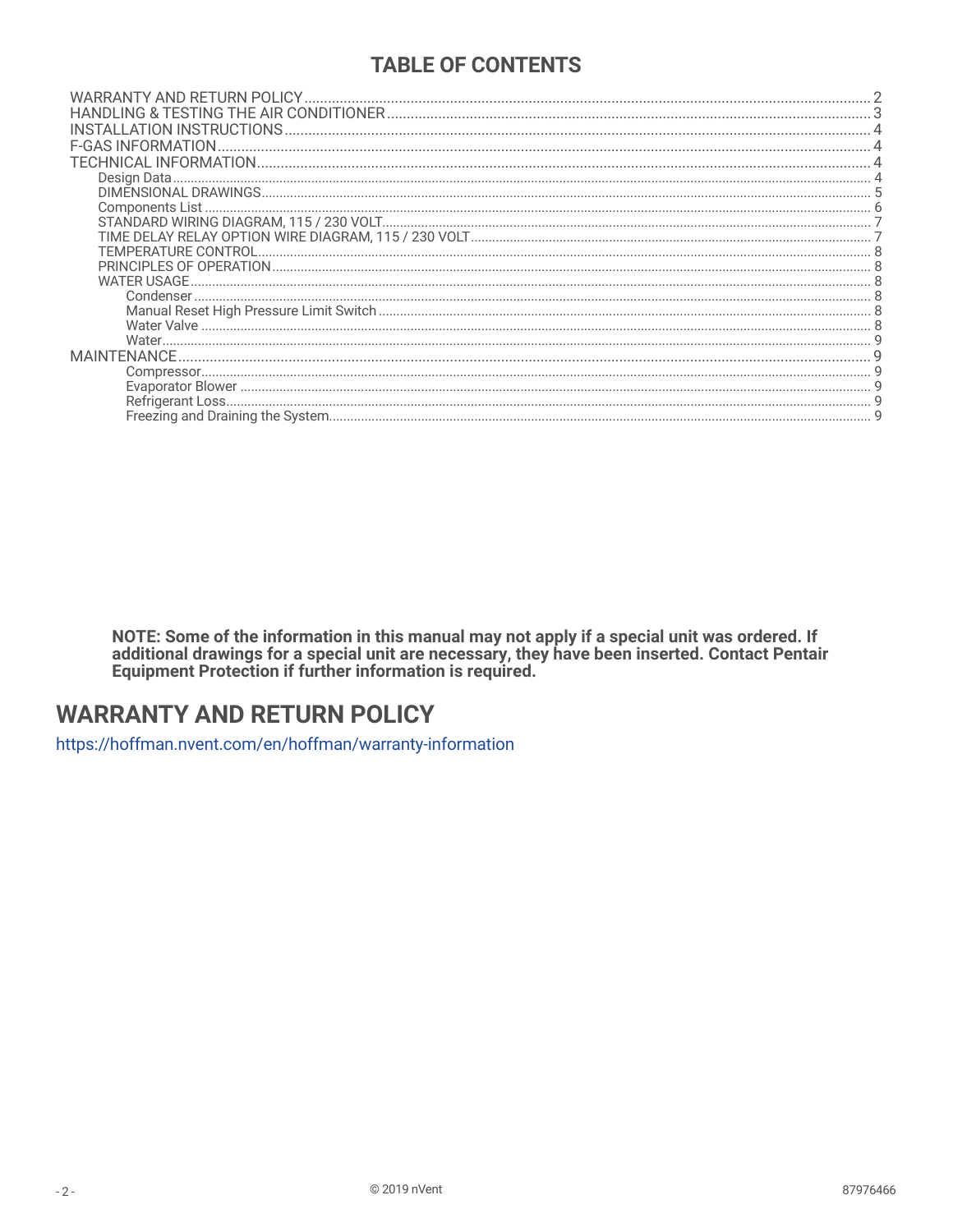# <span id="page-2-0"></span>**RECEIVING THE AIR CONDITIONER**

Inspect the thermoelectric cooler. Check for concealed damage that may have occurred during shipment. Look for dents, scratches, loose assemblies, etc. Damage evident upon receipt should be noted on the freight bill. Damage should be brought to the attention of the delivering carrier -- NOT to Pentair Equipment Protection -within 15 days of delivery. Save the carton and packing material and request an inspection. Then file a claim with the delivering carrier.

Pentair Equipment Protection cannot accept responsibility for freight damages; however, we will assist you in any way possible.

# <span id="page-2-1"></span>**HANDLING & TESTING THE AIR CONDITIONER**

If it is necessary to place the air conditioner in a horizontal position after unpacking, be certain it is placed in an upright, vertical or mounting position for a minimum of five (5) minutes before operating.

Never attempt to operate the air conditioner while it is horizontal or on its side, back or front. The refrigeration compressor is filled with lubricating oil. Running the compressor without oil in the lower part of the housing will cause permanent damage to the air conditioner. This also voids the warranty.

TEST FOR FUNCTIONALITY BEFORE MOUNTING THE AIR CONDITIONER TO THE ENCLOSURE.

Refer to the nameplate for proper electrical current requirements, then connect power cord to a properly grounded power supply. Minimum circuit ampacity should be at least 125% of the amperage shown in the design data section for the appropriate model. No other equipment should be connected to this circuit to prevent overloading.

Connect to clean, pressurized water supply and provide drain.

Operate the air conditioner for five (5) to ten (10) minutes. No excessive noise or vibration should be evident during this run period. The evaporator blower (enclosure air), and the compressor should be running. The compressor is provided with automatic reset thermal overload protection. This thermo-switch is located and mounted inside the plastic enclosure clipped to the compressor. The only time this switch should operate is when the compressor overheats due to ambient air temperatures exceeding nameplate rating or if enclosure dissipated heat loads exceed the rated capacity of the air conditioner. The thermal overload switch will actuate and stop compressor operation. The blower will continue to operate and water will continue to flow for a short period. The compressor will restart after it has cooled to within the thermal overload cut-in temperature setting.

The unit will also shut down if water supply is interrupted. See WATER USAGE section.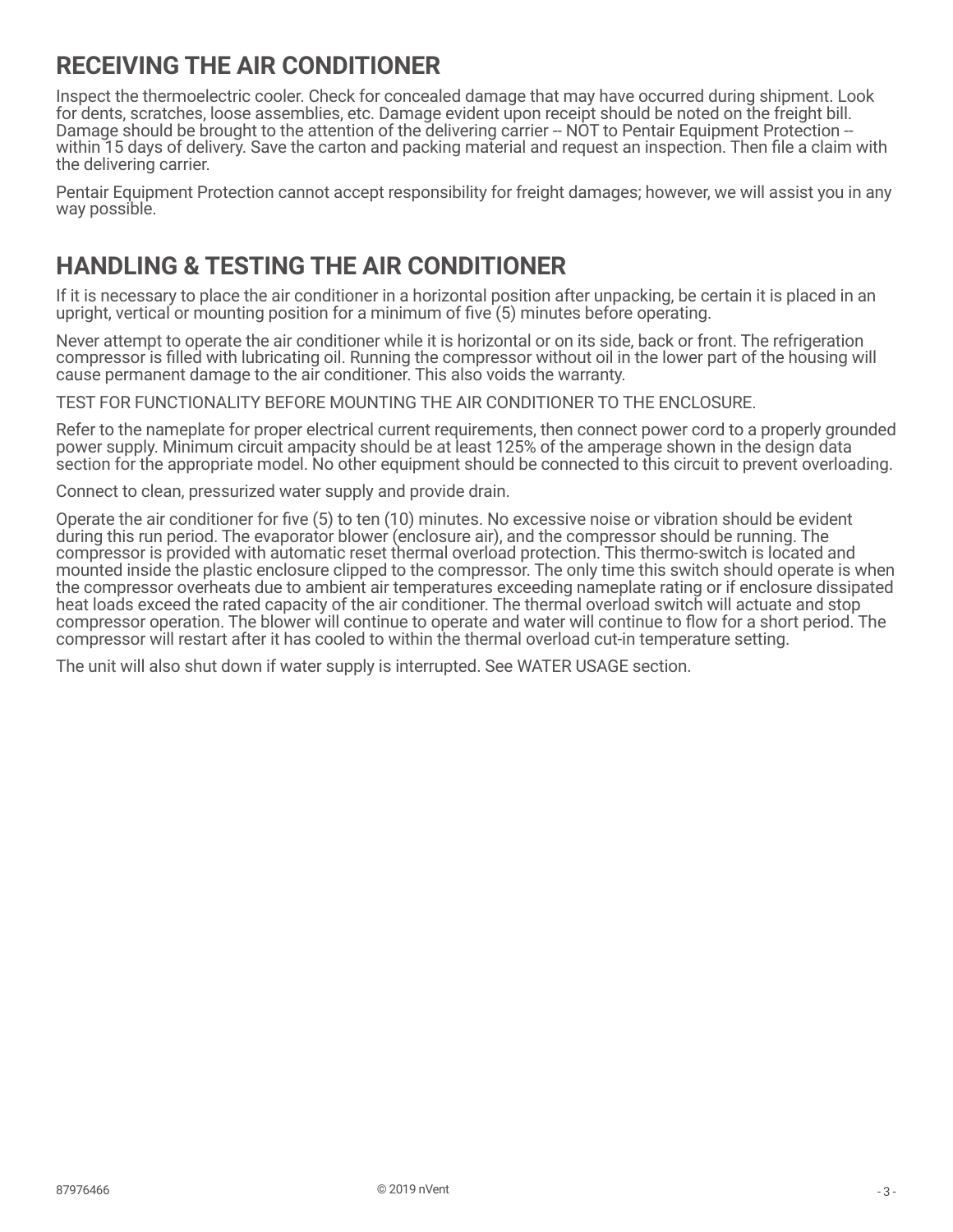# <span id="page-3-0"></span>**INSTALLATION INSTRUCTIONS**

- 1. Inspect air conditioner. Verify functionality before mounting the air conditioner, see [HANDLING &](#page-2-1)  [TESTING THE AIR CONDITIONER on page 3](#page-2-1)
- 2. Using the cutout dimensions shown in this manual or the cutout template printed on the units shipping carton, prepare the air "IN" and air "OUT" openings, and mounting bolt hole pattern for the enclosure.
- 3. Using the gasket kit provided, install gaskets to air conditioner. See gasket kit illustration in this manual for proper location.
- 4. Mount air conditioner on enclosure using mounting bolts and screws provided. EZ-mount tabs can be used to hold unit on enclosure while mounting in place. Connect water inlet and outlet fittings to a clean pressurized water supply. Allow unit to remain upright for a minimum of five (5) minutes before starting. **Caution!** Air conditioner must be in upright position during operation.
- 5. To avoid cross-threading mounting inserts, start bolts by hand before tightening with a wrench or ratchet driver.
- 6. Refer to top of nameplate for electrical requirements. Connect the power cord to a properly grounded power supply. Use of an extension cord is not recommended. Electrical circuit should be fused with slow blow or HACR circuit breaker.

|                                                                              | <b>CR430816GWXXX</b><br><b>CR430826GWXXX</b> |
|------------------------------------------------------------------------------|----------------------------------------------|
| Refrigerant<br>Kühlmittel<br>Chłodziwo                                       | R134a                                        |
| <b>GWP</b>                                                                   | 1430                                         |
| Factory Charge<br>Füllmenge durch Hersteller<br>Opłata Fabryczna             | 341 Grams<br>341 Gramm<br>341 Gramów         |
| CO <sub>2</sub> Equivalent<br>CO <sub>2</sub> Equivalent<br>$CO2$ Ekwilalent | $0.49$ Tons<br>0,49 Tonnen<br>0,49 Tony      |

# **F-GAS INFORMATION**

# **TECHNICAL INFORMATION**

#### **DESIGN DATA**

| <b>Model</b>       | <b>Voltage</b> | <b>Hertz</b> | <b>Full Load</b><br><b>Amps</b> | <b>Phase</b> | BTU/Hr.<br>@ 131 F<br><b>Enclosure</b><br><b>Temperature</b> | Maximum<br>°F Water<br><b>Temperature</b> | <b>Maximum</b><br>Water<br><b>Usage</b><br>(GPM) | <b>Shipping</b><br>Weight<br>$\vert$ lb./kg |
|--------------------|----------------|--------------|---------------------------------|--------------|--------------------------------------------------------------|-------------------------------------------|--------------------------------------------------|---------------------------------------------|
| $CR43-0816$ -GWXXX | 115            | 50/60        | 13.0 / 13/0                     |              | 8500                                                         | 90                                        | 1.5                                              | 137/62                                      |
| CR43-0826-GWXXX    | 230            | 50/60        | 6.6/6.5                         |              | 8500                                                         | 90                                        | 1.5                                              | 137/62                                      |

-XXX will be replaced with a three-digit number designating all desired options. Consult the factory for specific model numbers.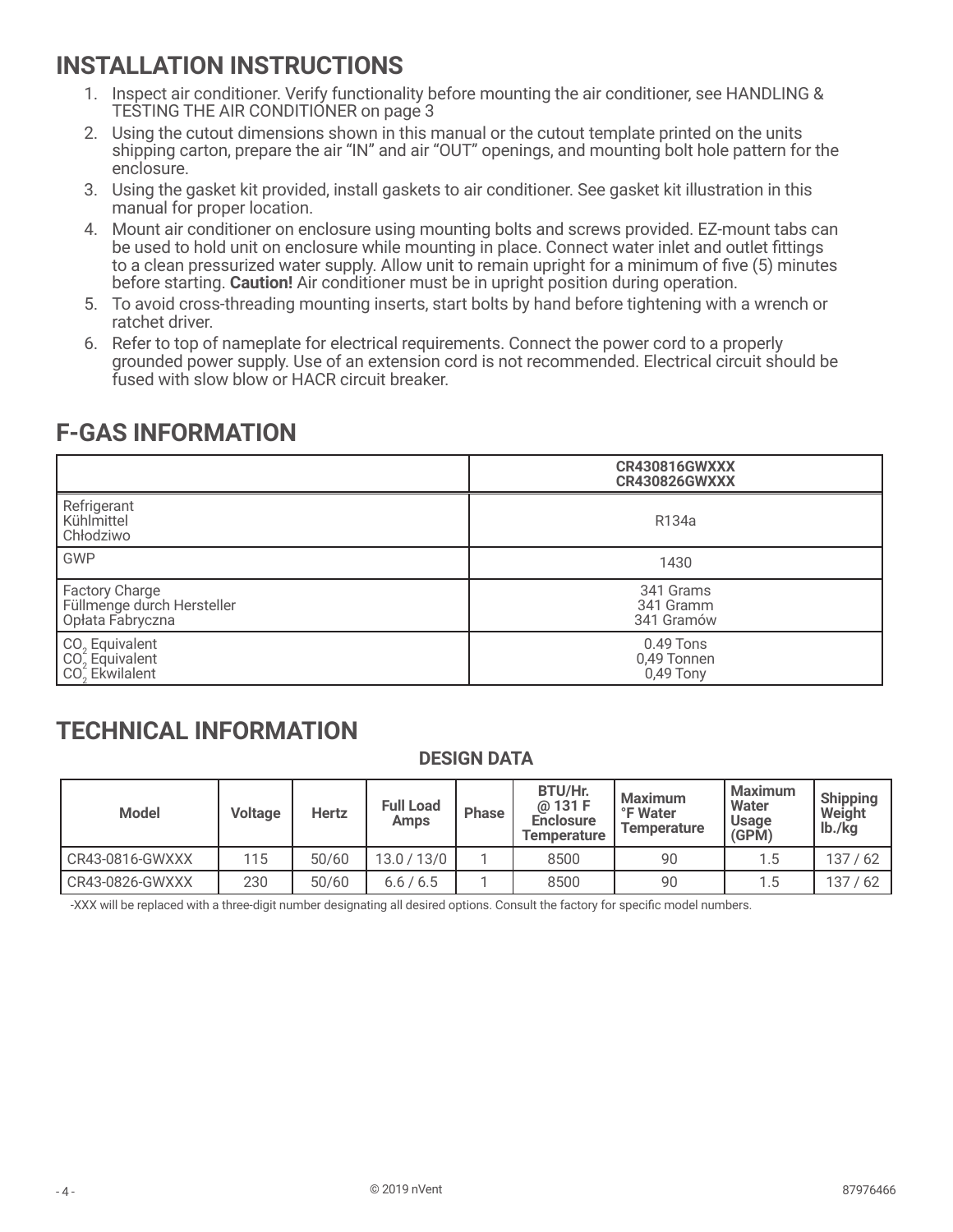## <span id="page-4-0"></span>**DIMENSIONAL DRAWINGS**

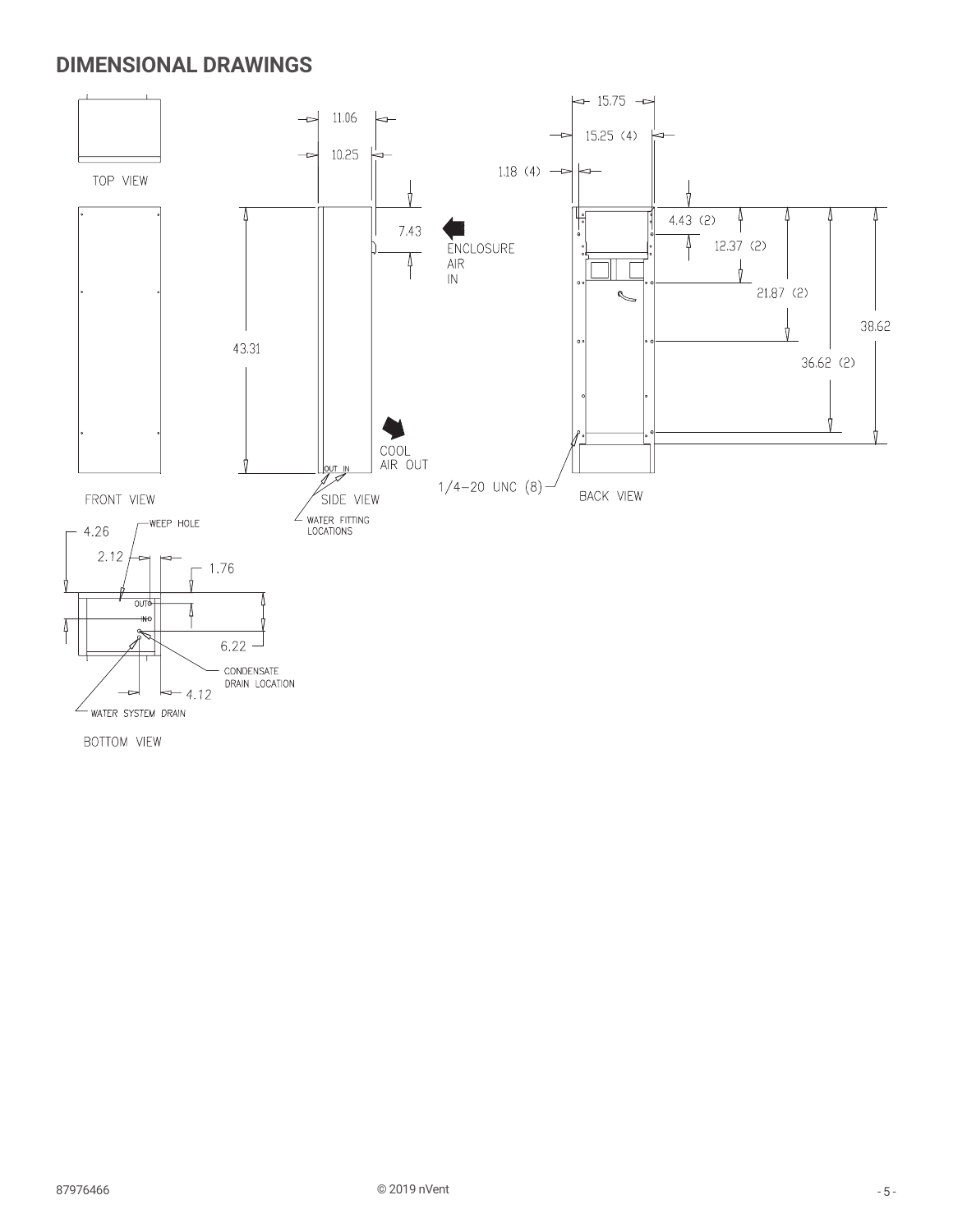## <span id="page-5-0"></span>**MOUNTING GASKET KIT**



## **MOUNTING CUTOUT DIMENSIONS**



Rear view of mounting gasket kit part number 43-2000-02

#### **COMPONENTS LIST**

|                               | <b>Part Number</b> |                 |  |  |  |
|-------------------------------|--------------------|-----------------|--|--|--|
| <b>Part Description</b>       | <b>115 Volt</b>    | <b>230 Volt</b> |  |  |  |
| Blower, Evaporator            | 38-2019-04         | 38-2020-04      |  |  |  |
| Capacitor, Compressor         | 10-1032-15         | 10-1032-18      |  |  |  |
| Coil, Condenser Water         | 47-6121-00         | 47-6121-00      |  |  |  |
| Coil, Evaporator              | 43-2002-01         | 43-2002-01      |  |  |  |
| Compressor                    | 10-1016-68         | 10-1026-80      |  |  |  |
| Contactor (optional)          | 10-1005-41         | 10-1005-42      |  |  |  |
| Filter/Dryer                  | 52-6028-00         | 52-6028-00      |  |  |  |
| Relay, Compressor Start       | 10-1028-14         | 10-1028-15      |  |  |  |
| Relay, Time Delay, (optional) | 10-1005-71         | 10-1005-71      |  |  |  |
| Service Cord                  | 52-6035-01         | 52-6035-74      |  |  |  |
| Switch, Manual Reset Pressure | 52-6104-48         | 52-6104-48      |  |  |  |
| Thermal Overload, Compressor  | 10-1007-50         | 10-1007-49      |  |  |  |
| Thermostat, SPST, 55-100F     | 10-1061-02         | 10-1061-02      |  |  |  |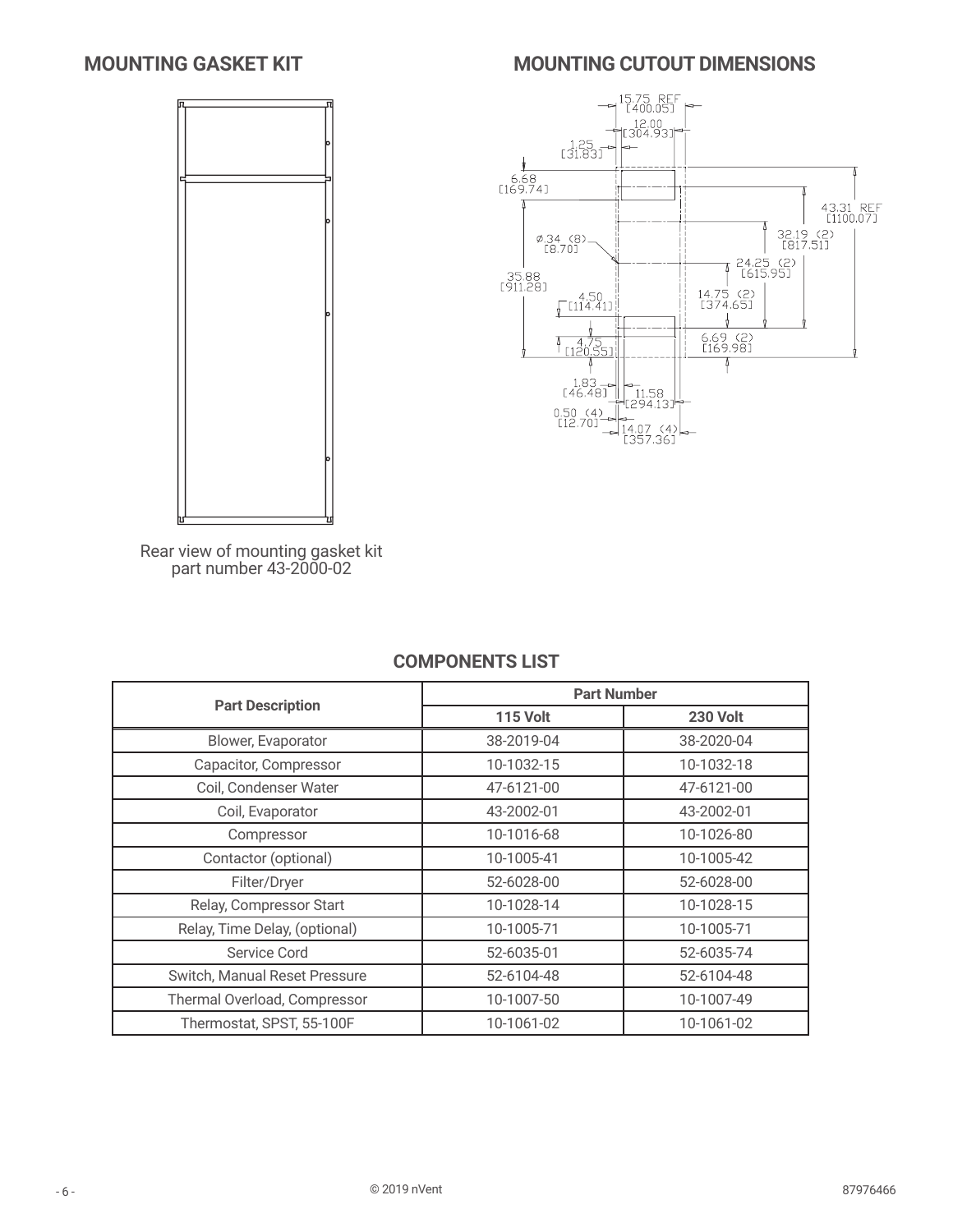# <span id="page-6-0"></span>**STANDARD WIRING DIAGRAM, 115 / 230 VOLT**



# **TIME DELAY RELAY OPTION WIRE DIAGRAM, 115 / 230 VOLT**



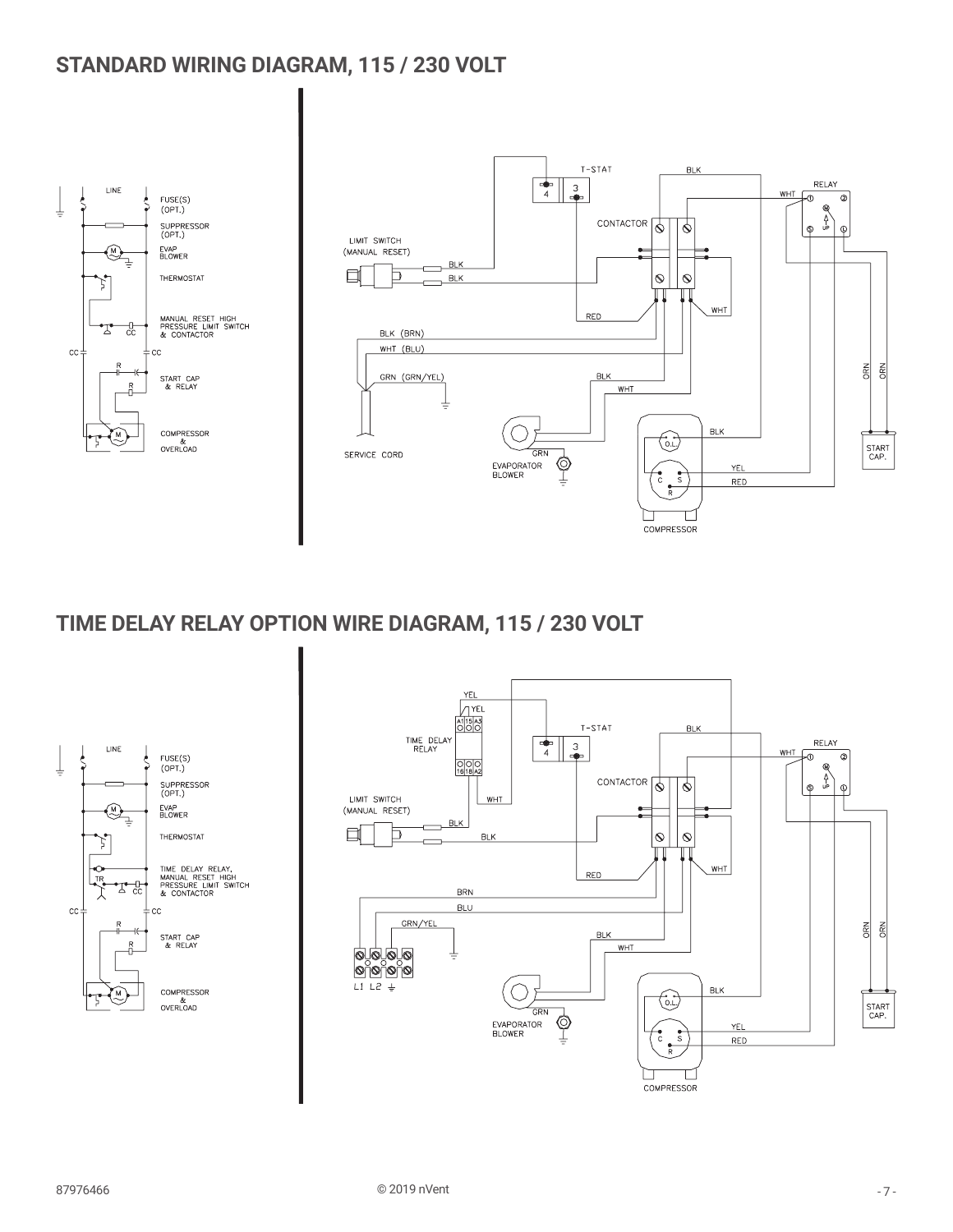## <span id="page-7-0"></span>**TEMPERATURE CONTROL**

The electromechanical thermostat is factory preset to 75 F / 23 C. To change the temperature setting, remove the front cover. Use a standard screwdriver to adjust thermostat. For cooler temperatures turn clockwise, for warmer temperatures turn counterclockwise.

## **PRINCIPLES OF OPERATION**

If electrical power to the air conditioner is interrupted and reapplied immediately, (within 3 to 5 seconds), the compressor may not restart due to the high back pressure of the compressor. It takes a minimum of one (1) minute after shut-down for the compressor suction and discharge pressures to equalize in order for the air conditioner to restart.

Operating the air conditioner below the minimum ambient temperature or above the maximum ambient temperatures indicated on the nameplate voids all warranties.

It is recommended that the warranty section of this manual be read in order to familiarize yourself with parameters of restricted operation.

The moisture that the enclosure air can contain is limited. If moisture flows from the drain tube continuously this can only mean that ambient air is entering the enclosure. Be aware that frequent opening of the enclosure's door admits humid air which the air conditioner must then dehumidify.

#### **WATER USAGE**

#### **CONDENSER**

The water cooled air conditioner uses water as the cooling medium for the condensing side of the hermetic refrigeration system. This water is passed through a heat exchanger that uses the cool water to lower the temperature of the hot gaseous refrigerant, causing it to condense. The water is warmed by this exchange of heat, and is passed out of the air conditioner at an elevated temperature. The inlet and outlet water fittings are located on the bottom of the air conditioner. A sealant is recommended when connecting the inlet and outlet water lines to prevent leakage. It is extremely important for the air conditioner to have an uninterrupted supply of clean cooling water. Interference with the water supply will cause the unit to automatically shut down and require manual reset.

#### **MANUAL RESET HIGH PRESSURE LIMIT SWITCH**

The manual reset high pressure limit switch is located behind the front cover. This limit switch interrupts compressor operation when condenser refrigerant exceeds 310 PSIG, which most frequently occurs as a result of the condenser water supply being reduced or shut down. After identifying and correcting the problem with the water supply to the unit, compressor operation can be restored by pushing the manual reset button located on the switch.

#### **WATER VALVE**

The valve that controls the flow of condensing water is also located behind the front cover. This valve modulates the flow of water to the condensing coil. Water flow varies according to a variety of loading conditions, including electrical load, inlet water temperature, ambient air temperature, cabinet construction, etc. The maximum flow rate in the DESIGN DATA is given for the conditions of maximum rated load, maximum water temperature, and maximum ambient temperature, and reflects the highest flow rate anticipated for the unit.

#### **NOTE: This valve has been preset at the factory for the correct operation of the unit. The setting of the valve should not be altered.**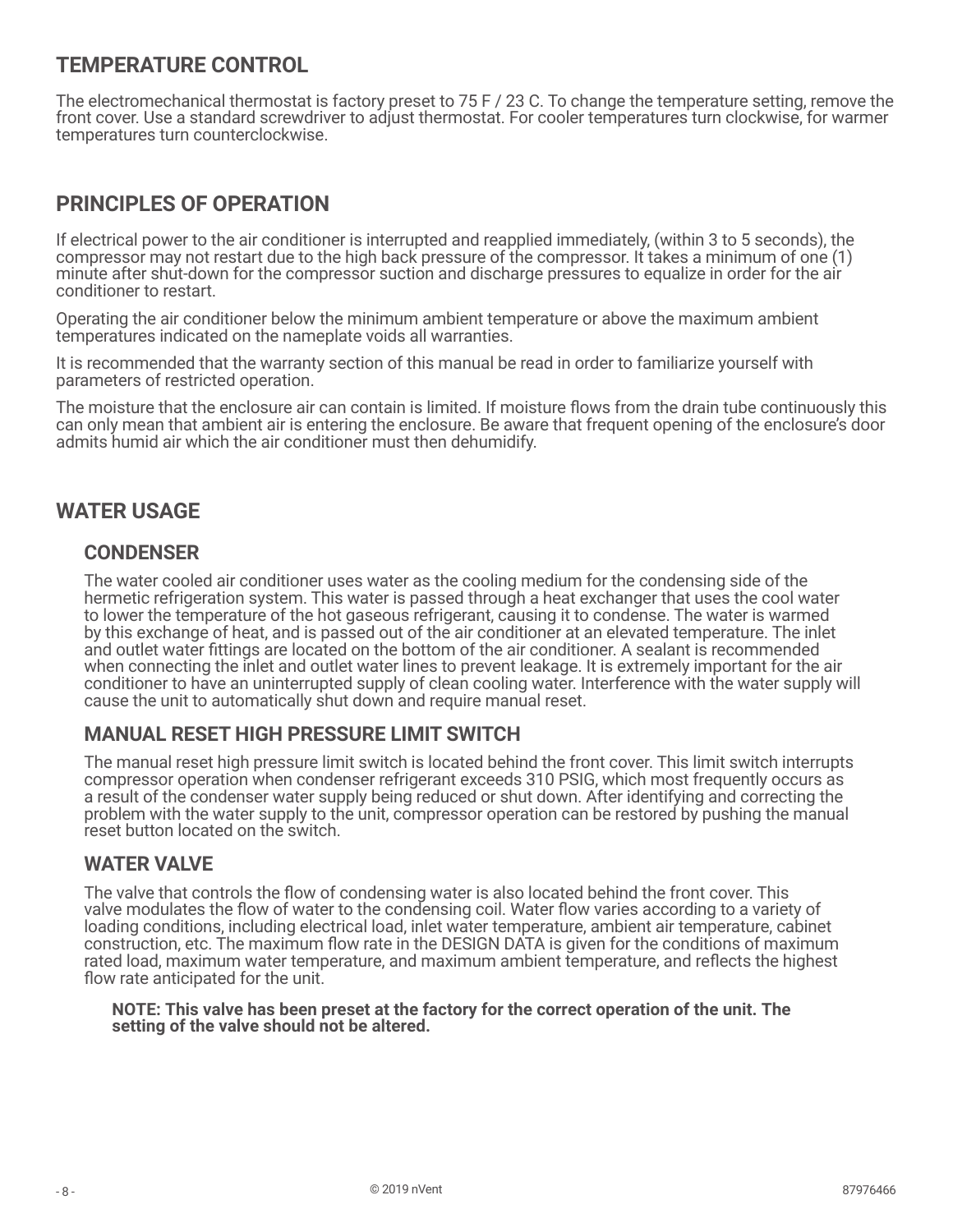## <span id="page-8-0"></span>**WATER**

The air conditioner water supply does not require special treatment, but care should be taken to avoid any gross contamination. Corrosives may cause leakage within the coil and water lines. Mineral rich water will cause scaling of the coil, degrading performance. Particulates may cause rapid erosion of the coil, and could result in clogging of the control valve.

#### **NOTE: A filter to clean the air conditioner water supply is recommended.**

If the temperature of the inlet water is higher than that shown in the DESIGN DATA, it will result in a higher flow rate, and may cause shut-down of the unit. High inlet water temperatures should be avoided.

When the air conditioner is shut-down, either because of a thermostatic cut-out or a loss of power, the water flow should gradually diminish to zero. If water flow persists, it may indicate a malfunction of the control valve. Information on the specific valve employed is supplied with the air conditioner.

## **MAINTENANCE**

#### **COMPRESSOR**

The compressor requires no maintenance. It is hermetically sealed, properly lubricated at the factory and should provide years of satisfactory operating service.

Should the refrigerant charge be lost, recharging ports (access fittings) on the suction and discharge sides of the compressor are provided for recharging and/or checking suction and discharge pressures.

Under no circumstances should the access fitting covers be loosened, removed or tampered with.

Breaking of seals on compressor access fittings during warranty period will void warranty on hermetic system.

Recharging ports are provided for the ease and convenience of reputable refrigeration repair service personnel for recharging the air conditioner.

#### **EVAPORATOR BLOWER**

Blower motors require no maintenance. All bearings, shafts, etc. are lubricated during manufacturing for the life of the motor.

#### **REFRIGERANT LOSS**

Each air conditioner is thoroughly tested prior to leaving the factory to insure against refrigeration leaks. Shipping damage or microscopic leaks not found with sensitive electronic refrigerant leak detection equipment during manufacture may require repair or recharging of the system. This work should only be performed by qualified professionals, generally available through a local, reputable air conditioning repair or service company.

Refer to the data on the nameplate which specifies the type of refrigerant and the charge size in ounces.

Before recharging, make sure there are no leaks and that the system has been properly evacuated into a deep vacuum.

#### **FREEZING AND DRAINING THE SYSTEM**



If the unit is to be shipped to, or stored in an area that experiences climatic extremes, care must be taken to fully drain the unit to avoid freezing. The location of the drain is shown in the OUTLINE DRAWING. To completely drain the unit, it is recommended that 100 psi maximum compressed air be applied to the water inlet, while lifting the spring of the valve with a screwdriver to allow free passage of water. An alternate means would be to start the air conditioner and allow the refrigeration system pressure to open the valve while air pressure is applied to inlet.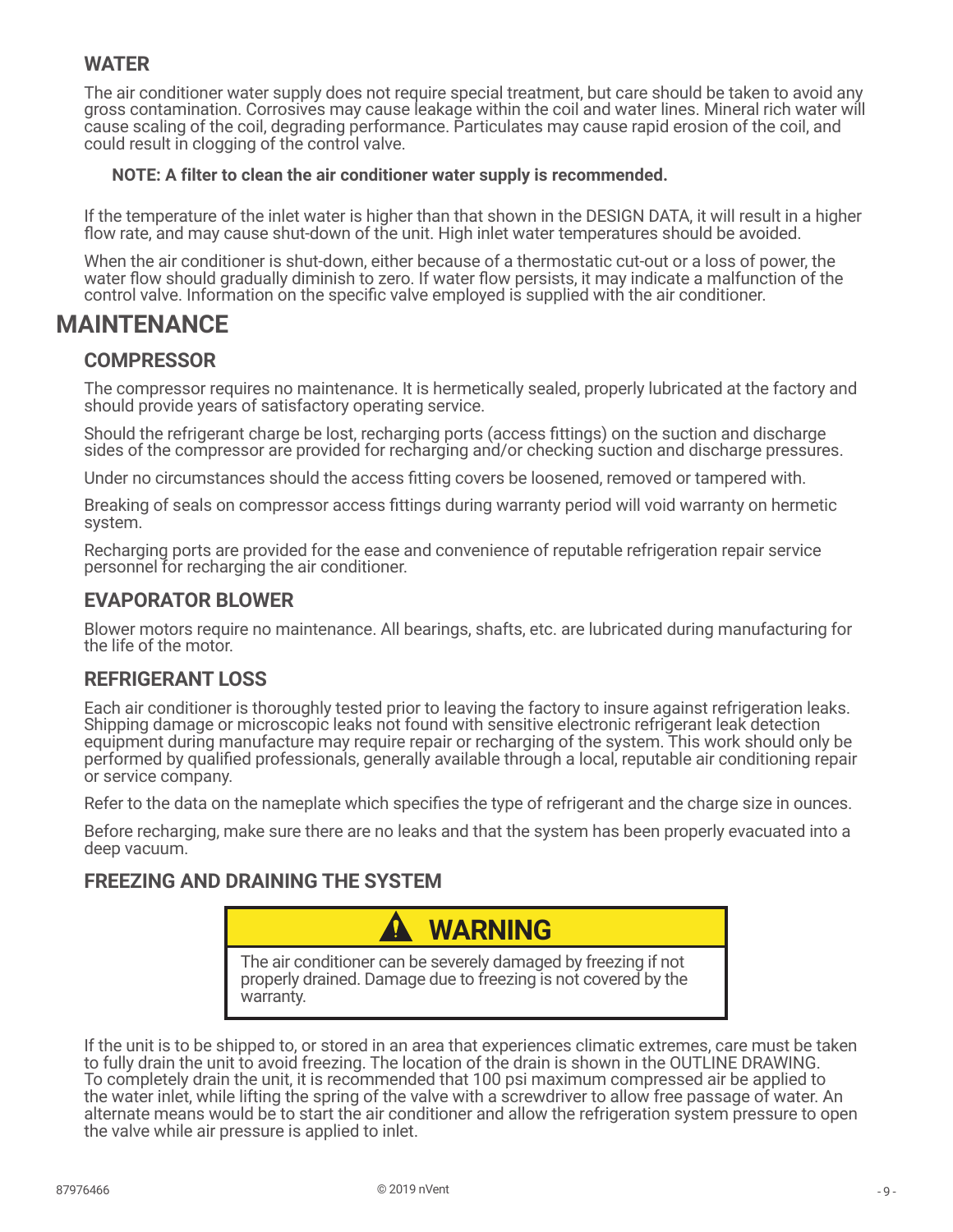#### **NOTES**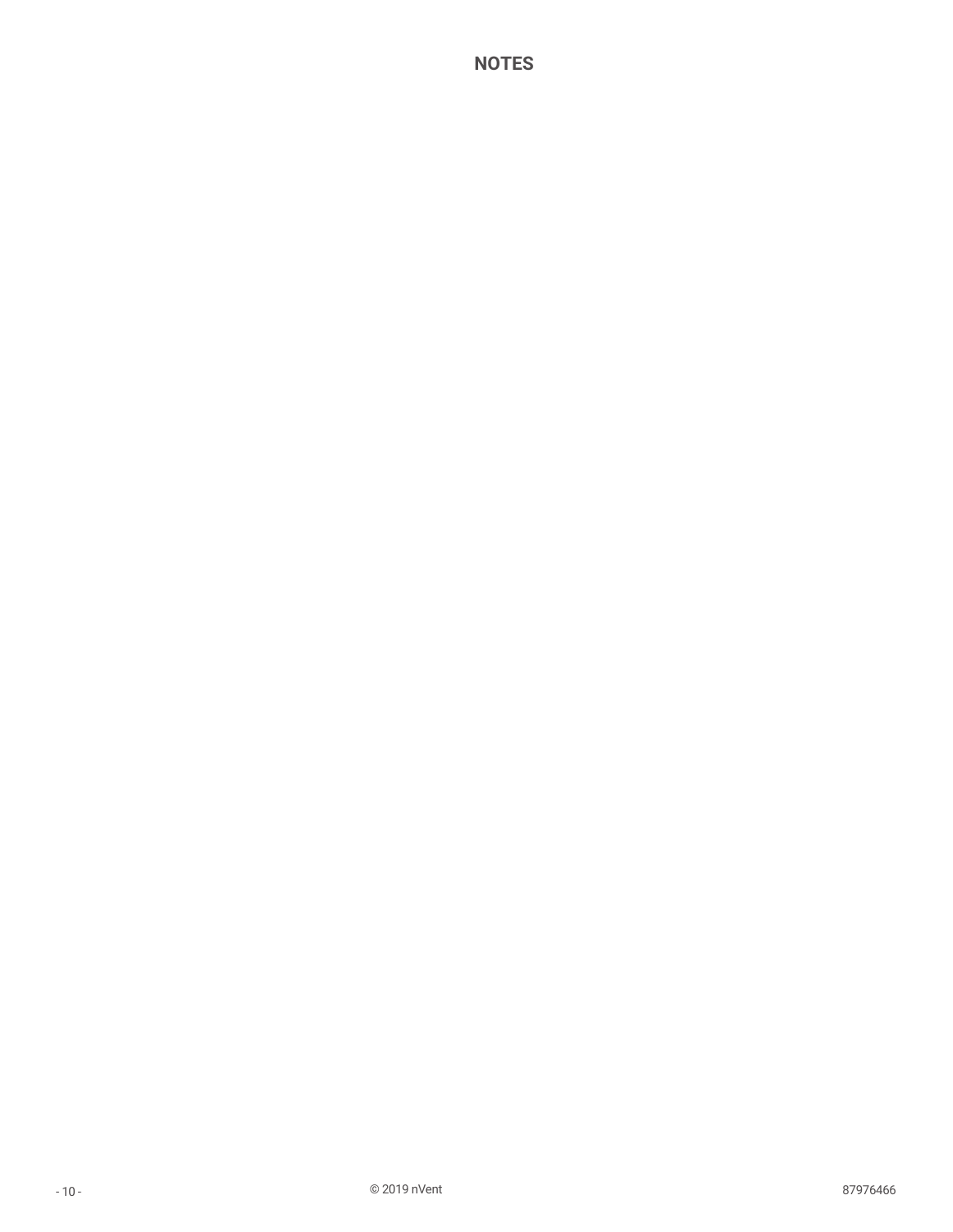#### **NOTES**